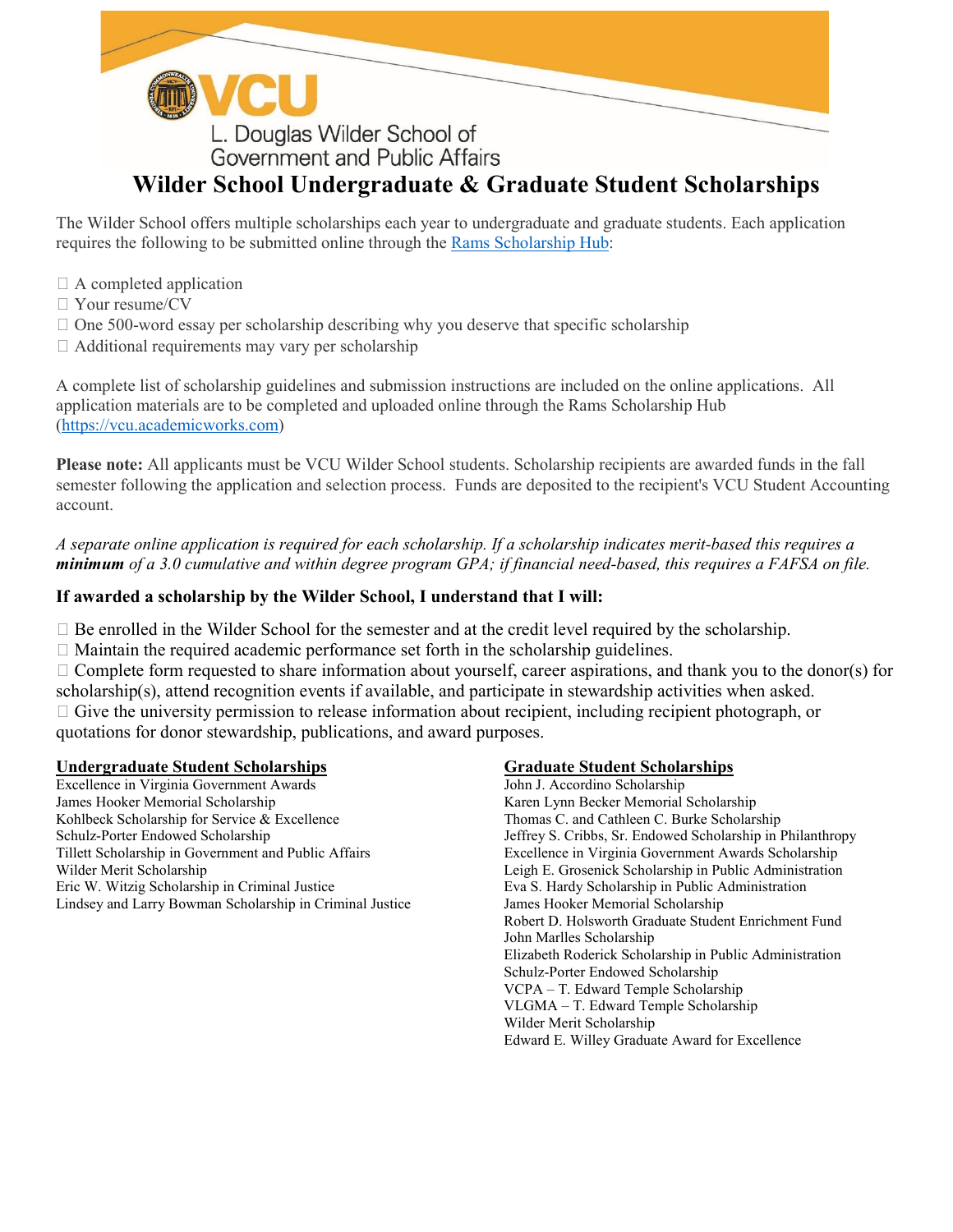#### **Undergraduate scholarships**

#### **Excellence in Virginia Government Awards Scholarship** (undergraduate and graduate)

The Excellence in Virginia Government Awards (EVGA) scholarships honor the previous year's EVGA Lifetime Achievement Award recipient. The scholarship is awarded to students who exhibit a commitment to community service and a deep interest in the practice of government and public affairs. Scholarship awards are made each year thanks to the generous sponsorships of individuals, and public and private organizations in the Commonwealth.

- Undergraduate or graduate student
- Merit-based award
- $\Box$  Recipient should attend the annual EVGA ceremony in the spring

#### **James Hooker Memorial Scholarship** (undergraduate or graduate)

This scholarship was established by the friends and colleagues of the late James Hooker, a former policeman and professor of Criminal Justice who taught for 30 years at VCU. Ever devoted to his students, he served as the faculty advisor to the VCU chapter of the Alpha Phi Sigma Criminal Justice Honor Society. After his passing in 2005, this award has been given annually since 2007.

- Undergraduate or graduate student
- Need-based award
- Merit-based award
- $\Box$  Must have completed at least 6 credit hours of Criminal Justice coursework

#### **Kohlbeck Memorial Scholarship for Service & Excellence** (undergraduate)

Established by Thomas J. Kohlbeck (B.S. in Justice '08, B.A. in Homeland Security and Emergency Preparedness '08) in memory of his grandfather, Victor J. Kohlbeck (United States Army - WWII, Vietnam and Korea), and his great uncle, Kenneth J. Kohlbeck (United States Marine Corps - Korea), who both sacrificed their lives in service to their country. Their commitment to service and excellence inspired a legacy of careers in the field of public service for his family. Thomas and his father, Gunnar (B.S. in Administration of Justice and Public Safety '74), continued this commitment in the fields of homeland security and criminal justice. This scholarship will support an undergraduate student in criminal justice and/or homeland security and emergency preparedness with ambitions to pursue a career related to either academic program.

Undergraduate student in Criminal Justice and/or Homeland Security and Emergency Preparedness programs

 $\Box$  Full-time student (preference)

 $\Box$  Required 500-word essay to address the pursuit of a career in either discipline or both disciplines and a commitment to service and excellence in the field

 $\Box$  Students with demonstrated service in the field through volunteer efforts and/or an internship experience (preference to unpaid internship)

- Merit-based award
- □ Need-based award (preference)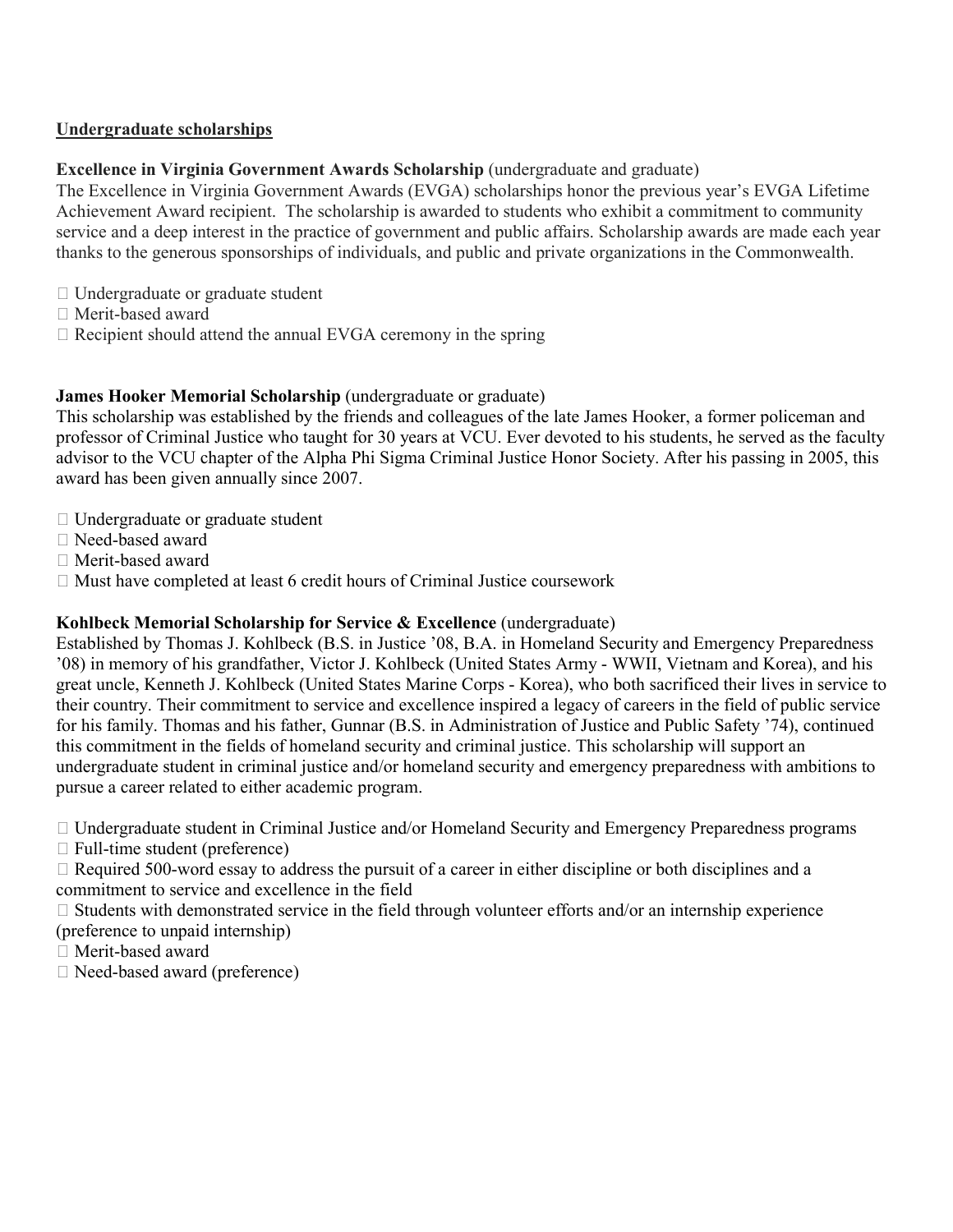# **Lindsey and Larry Bowman Scholarship in Criminal Justice**

The Lindsey and Larry Bowman (B.S. in Administration of Justice & Public Safety '73; M.S. in Administration of Justice & Public Safety '82) Scholarship in Criminal Justice will provide financial assistance to an undergraduate student in criminal justice in the L. Douglas Wilder School of Government and Public Affairs. The student will have at least 54 credit hours completed and a demonstrated interest in criminal justice. Preference will be given to students who are pursuing a career in law enforcement as well as to students who identify as first-generation and/or have demonstrated financial need.

- Undergraduate student in Criminal Justice
- $\Box$  A minimum of 54 hours completed at the time of the award
- $\Box$  First-generation (preference)
- □ Need-based aware (preference)
- $\Box$  Pursuing a career in law enforcement (preference)

#### **Schulz-Porter Endowed Scholarship** (undergraduate or graduate)

Established with a pledged gift from Benjamin D. Porter (B.S. in Urban Studies '76), this scholarship will support the Urban and Regional Studies/Planning department. The scholarship honors the work and legacy of Dr. Peter Schulz, who dedicated his academic career to VCU and the department.

 Full-time junior, senior, or Master of Urban and Regional Planning student with grade point average of 3.25 or above

 $\Box$  Preference given to a student concentrating in one of three areas: 1) transportation planning, 2) transportation and land use integration, or 3) spatial analysis.

#### **Tillett Scholarship in Government and Public Affairs** (undergraduate)

Established by the Hon. Ronald L. Tillett (B.S. in Urban and Regional Studies '79), a former Virginia Secretary of Finance from 1996 to 2001 who later became director of Morgan Keegan and Co. and is still a leader in public finance matters.

- □ Undergraduate student in any Wilder School degree program
- $\Box$  Cumulative and major GPA of 3.0
- $\Box$  Need an additional (second) letter of reference from an individual of choice

#### **Wilder Merit Scholarship** (undergraduate and graduate)

This merit-based scholarships grew out of proceeds from two events honoring L. Douglas Wilder, the nation's first elected African-American governor, who served from 1990 to 1994. Preference is given to students in their first years of a degree program.

Undergraduate or graduate student

 $\Box$  Must be a full-time student in Fall semester at the time of awarding in any of the Wilder School's degree programs

Merit-based award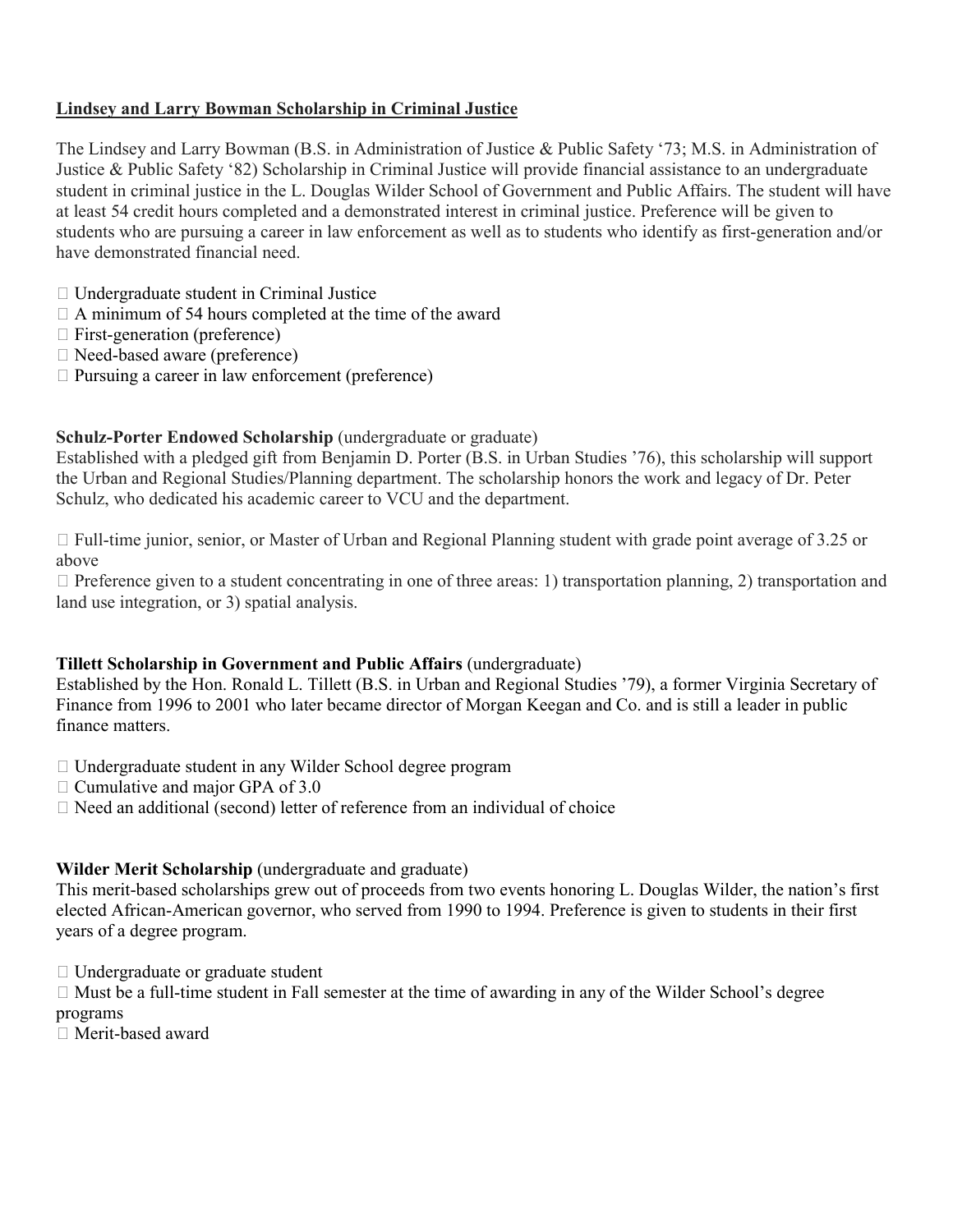# **Eric W. Witzig Scholarship in Criminal Justice** (undergraduate)

Established by Mr. Eric W. Witzig (M.S. in Criminal Justice '95) to support an undergraduate student in criminal justice. Mr. Witzig was in law enforcement for 43 years. He was a homicide detective for the Washington, D.C. Metropolitan Police Department until 1989 and then went on to serve as a crime analyst and supervisor for the FBI until he retired in 2012. He passed away in February 2020.

- $\Box$  Undergraduate student in criminal justice
- $\Box$  First generation student (preference)
- Need-based award (preference)

#### **Graduate scholarships**

#### **John J. Accordino Scholarship** (graduate)

This scholarship was founded in 2018 by Dr. Accordino's family to honor his decades of service as faculty member, scholar, and dean as well as his commitment to improving the quality of life in American communities. The award is made to a graduate student, including post-baccalaureate certificate students with a demonstrated interest in and commitment to improving the quality of life in American communities.

- $\Box$  Graduate student, including post-baccalaureate certificate students
- $\Box$  Preferably full-time non-provisional admitted student
- $\Box$  500-word essay must demonstrate commitment to improving the quality of life in American communities
- Need-based award

#### **Karen Lynn Becker Memorial Scholarship** (graduate)

This scholarship was established in 2016 through gifts from Mr. and Mrs. Frederick L. Becker in memory of their daughter and Wilder School alumna, Karen Lynn Becker (MURP '94). The scholarship is awarded to students with demonstrated need in the Master of Urban and Regional Planning Program.

- $\Box$  Current student in the Master of Urban and Regional Planning program
- Demonstrated financial need

# **Thomas C. and Cathleen C. Burke Scholarship** (graduate)

This scholarship was established in 2018 by Thomas C. Burke, Jr. (B.S. in Elementary Education '79, MPA '95) and Cathleen C. Burke to support a graduate student in Public Administration. Mr. Burke is a U.S. Army veteran and has served VCU in leadership development roles for 40 years. Mrs. Burke has led VCU human resources for 10 years. Both are dedicated to the commitment of VCU and public administration.

 $\Box$  Graduate student in public administration with a preference to students within the post-baccalaureate certificate

- program in nonprofit management  $\Box$  Preference to part-time students
- 
- Merit based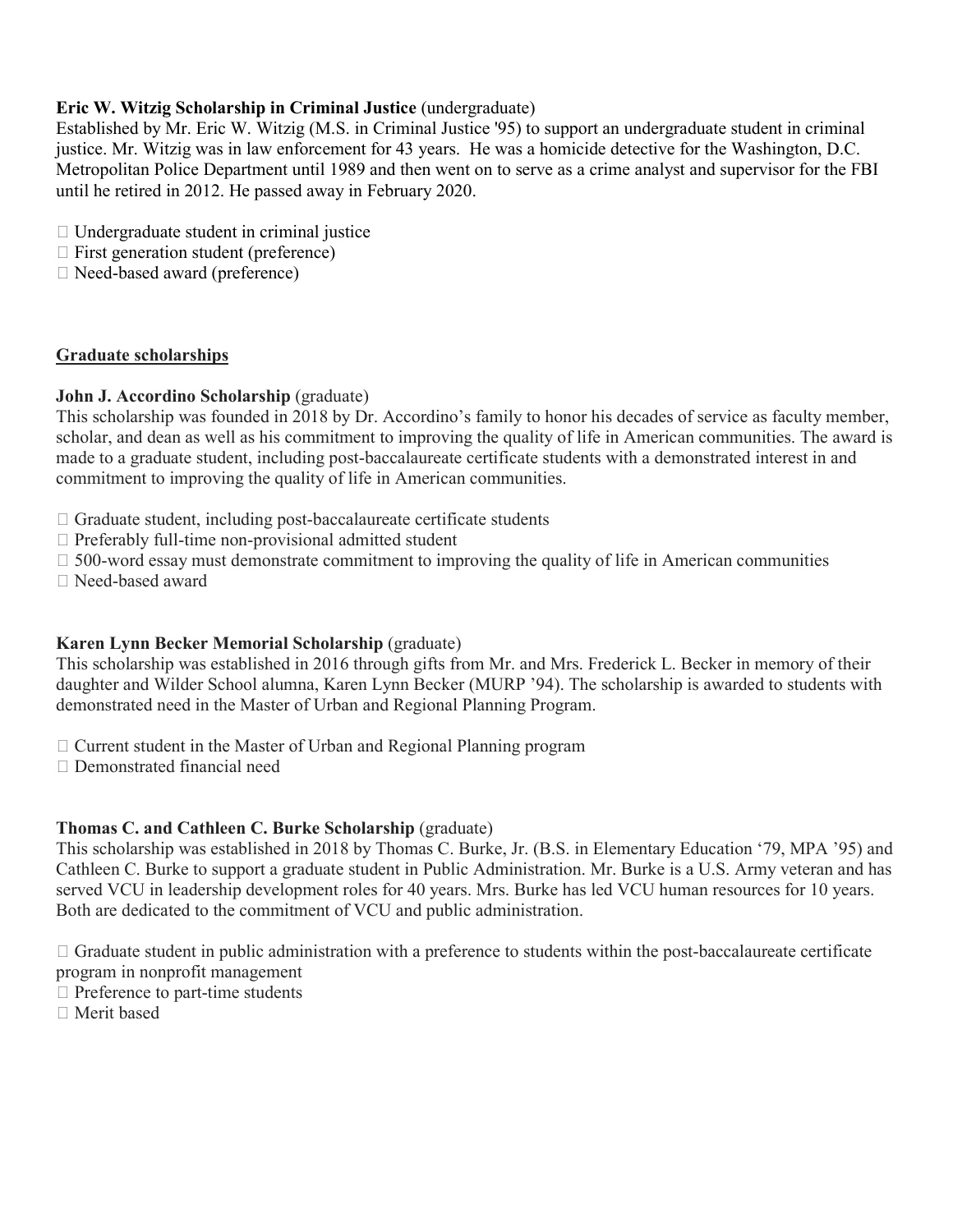# **Jeffrey S. Cribbs, Sr. Endowed Scholarship in Philanthropy** (graduate)

Established by the Richmond Memorial Health Foundation to commemorate Mr. Cribbs's first ten years of service to the organization, Mr. Cribbs is the former associate vice president for planning and budget at VCU. He founded Richmond Memorial Health Foundation in 1996, which strives to create a healthier Richmond through grant making, strategic initiatives, and community program investments addressing the needs of vulnerable populations in the region.

- $\Box$  Pursuing a career in philanthropy
- $\Box$  Committed to serving the nonprofit community in Richmond and Central Virginia

#### **Excellence in Virginia Government Awards Scholarship** (undergraduate and graduate)

The Excellence in Virginia Government Awards (EVGA) scholarships honor the previous year's EVGA Lifetime Achievement Award recipient. The scholarship is awarded to students who exhibit a commitment to community service and a deep interest in the practice of government and public affairs. Scholarship awards are made each year thanks to the generous sponsorships of individuals, and public and private organizations in the Commonwealth.

- Undergraduate or graduate Student
- Merit-based award
- $\Box$  Recipient should attend the annual EVGA ceremony in the spring

#### **Eva S. Hardy Scholarship in Public Administration** (graduate)

Established by Eva S. Hardy in 2007, The Eva S. Hardy Scholarship in Public Administration shall be awarded to meritorious graduate students in the L. Douglas Wilder School of Government and Public Affairs with demonstrated financial need. The scholarship may be renewed provided the recipient stays in good academic standing. Mrs. Hardy served as Virginia's secretary of health and human resources in the Baliles administration (1986-1990) before serving as senior vice president for external affairs and corporate communications at Dominion Resources. Recognized by multiple organizations for her community service, she currently serves as a consultant for Dominion Energy.

- Master of Public Administration student
- Need-based award (preference)

# **Robert D. Holsworth Graduate Student Enrichment Fund** (graduate)

Established in 2020 by Robert D. Holsworth, Ph.D., the founding director the VCU Center for Public Policy and Wilder School. Dr. Holsworth also served as Dean of the VCU College of Humanities and Sciences, the largest unit at the university, and was on the VCU Board of Visitors for two terms. Preference will be given to full-time graduate students with a minimum of a 3.0 GPA who are pursuing enrichment opportunities during the summer session.

 $\Box$  Graduate student pursuing program-related items including coursework, a faculty-led or a faculty-sponsored student academic research project, professional development opportunities or an internship.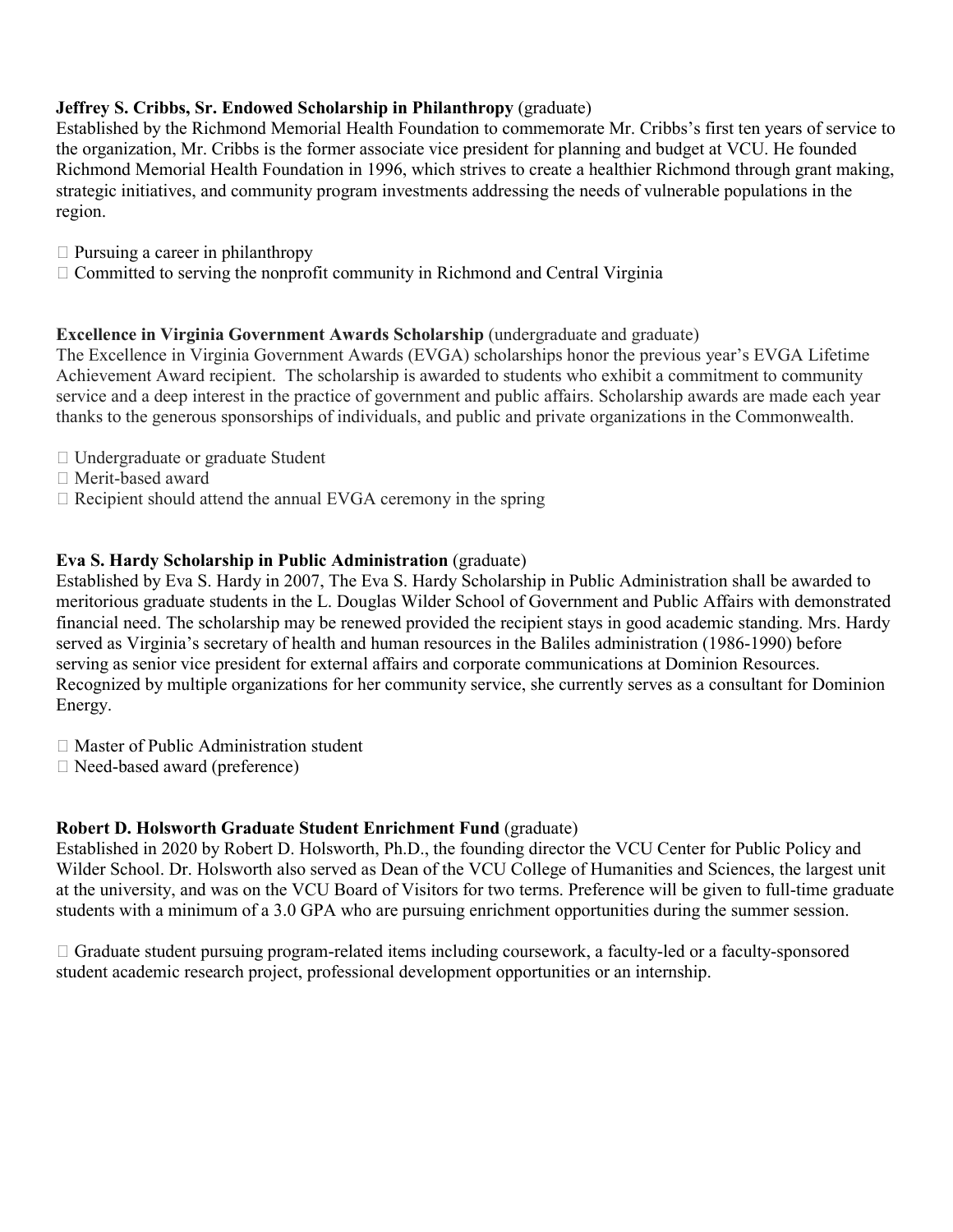# **James Hooker Memorial Scholarship** (undergraduate or graduate)

This scholarship was established by the friends and colleagues of the late James Hooker, a former policeman and professor of Criminal Justice who taught for 30 years at VCU. Ever devoted to his students, he served as the faculty advisor to the VCU chapter of the Alpha Phi Sigma Criminal Justice Honor Society. After his passing in 2005, this award as been given annually since 2007.

- □ Undergraduate or graduate student
- Need-based award
- Merit-based award
- $\Box$  Must have completed at least 6 credit hours of Criminal Justice coursework

# **John Marlles Scholarship** (graduate)

Established in 2008 with a gift by the family and friends of John Marlles, this merit-based award is given to a MURP student. John Marlles (MURP '83) was serving as director of planning for Henrico County at the time of his passing in 2005.

- $\Box$  Student in Master of Urban and Regional Planning program
- Merit-based award

# **Leigh E. Grosenick Scholarship in Public Administration** (graduate)

Established in 2001 in memory of the school's first director of public administration, this scholarship honors the legacy of Dr. Leigh E. Grosenick by supporting students. He founded the public administration program in 1975 and passed away in 1999.

 $\Box$  Master of Public Administration or Ph.D. in Public Policy and Administration student

# **Elizabeth Roderick Scholarship in Public Administration** (graduate)

Established by Elizabeth Roderick (MPA '18) to support a graduate student in public administration with career aspirations or intentions to serve or support the nonprofit field. Ms. Roderick is an experienced public, academic and state agency librarian and library consultant, and student of nonprofit management studies.

Current Master of Public Administration or post-baccalaureate Certificate in Nonprofit Management student

 $\Box$  500-word essay describing or demonstrating career intentions to serve or support the nonprofit field

 Need an additional (second) letter of reference from a Wilder School faculty member or community-based nonprofit organization or agency

- Merit-based award
- □ Need-based award (preference)

# **Schulz-Porter Endowed Scholarship** (undergraduate or graduate)

Established with a pledged gift from Benjamin D. Porter (B.S. in Urban Studies '76), this scholarship will support the Urban and Regional Studies/Planning department. The scholarship honors the work and legacy of Dr. Peter Schulz, who dedicated his academic career to VCU and the department.

 Full-time junior, senior, or Master of Urban and Regional Planning student with grade point average of 3.25 or above

 $\Box$  Preference given to student concentrating in one of three areas: 1) transportation planning, 2) transportation and land use integration, or 3) spatial analysis.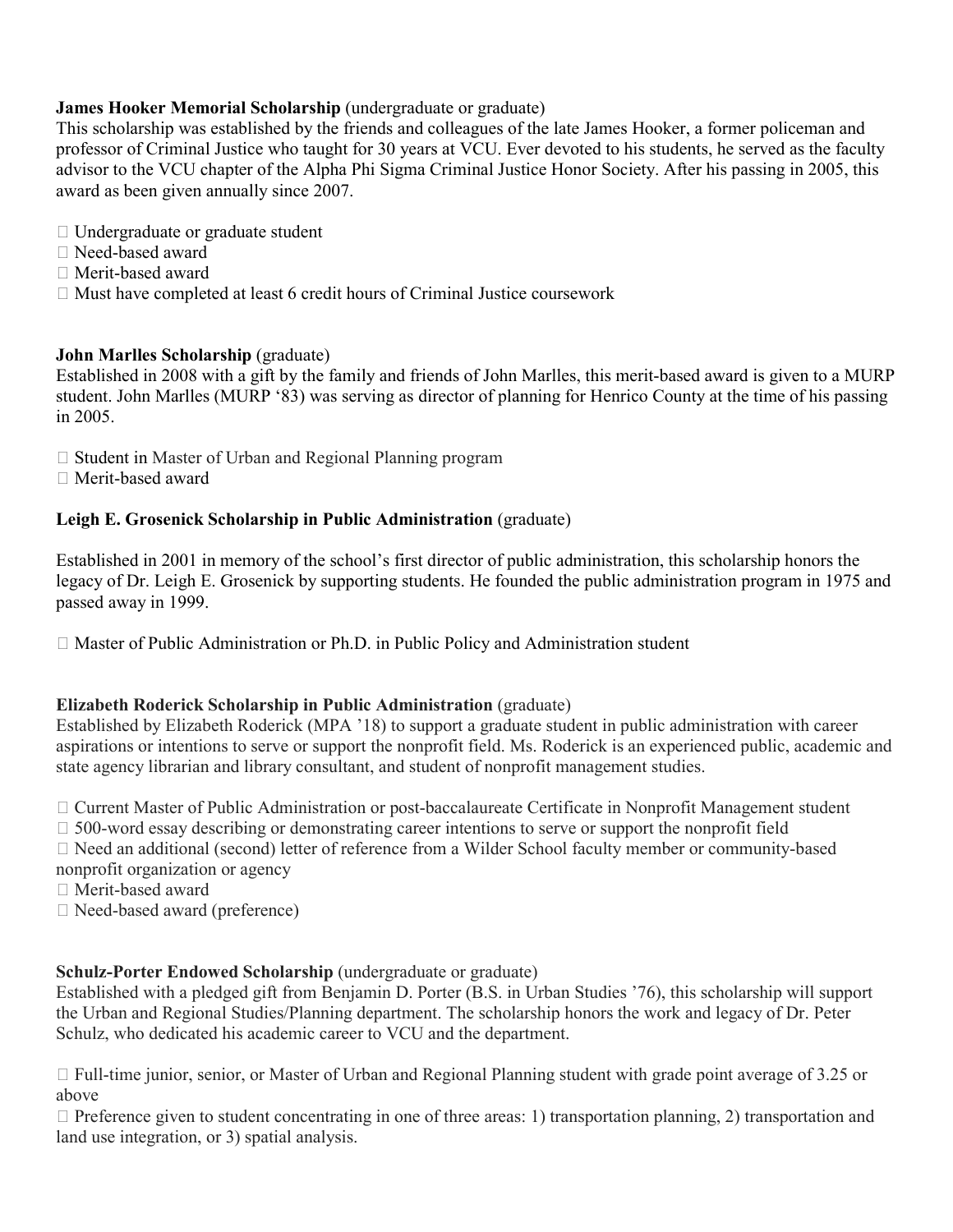# **VCPA – T. Edward Temple Scholarship** (graduate)

Named for former VCU President, first Director of the Division of State Planning, and Hopewell City Manager T. Edward Temple, who passed in 1977. This scholarship was endowed in 1989 by the Virginia Citizen Planning Association (VCPA). Former Virginia Governor Mills Godwin chaired the first efforts at creating this award.

 $\Box$  Second-year Master of Urban and Regional Planning program student

- $\Box$  Must have completed 24 credit hours including all required first-year courses
- $\Box$  Best academic record in Urban and Regional Planning among eligible applicant

# **VLGMA – T. Edward Temple Scholarship** (graduate)

Created in 1984 by the International City Management Association (later renamed the Virginia Local Government Management Association) to award academic achievement and career promise. This scholarship is awarded each year in memory of T. Edward Temple. The president of the VLGMA is apprised of the status and recipients of the award each year.

- Master of Public Administration student
- Merit- and need-based award

 $\Box$  A Virginia resident or committed to working in Virginia local government

**Wilder Merit Scholarship** (undergraduate and graduate)

This merit-based scholarships grew out of proceeds from two events honoring L. Douglas Wilder, the nation's first elected African-American governor, who served from 1990 to 1994. Preference is given to students in their first years of a degree program.

□ Undergraduate or graduate student

 $\Box$  Must be a full-time student in Fall semester at the time of awarding in any of the Wilder School's degree programs

Merit-based award

# **Edward E. Willey Graduate Award for Excellence** (graduate)

This honors the late state Senator and School of Pharmacy alumnus Edward E. Willey. The award is made to graduate students who demonstrate strong academic achievement and potential, centrality of the proposed field of study, and specialization in the public affairs area as demonstrated through voluntary activity in relevant civic, community, or campus organizations. Although not required, residents of Virginia who seem likely to pursue public careers in the state are given preference.

Master of Public Administration student

- $\Box$  Students with a demonstrated interest in public careers in Virginia preferred
- $\Box$  Must be enrolled full-time in Fall semester at the time of awarding
- $\Box$  Voluntary activity in civic, campus, or community organizations preferred